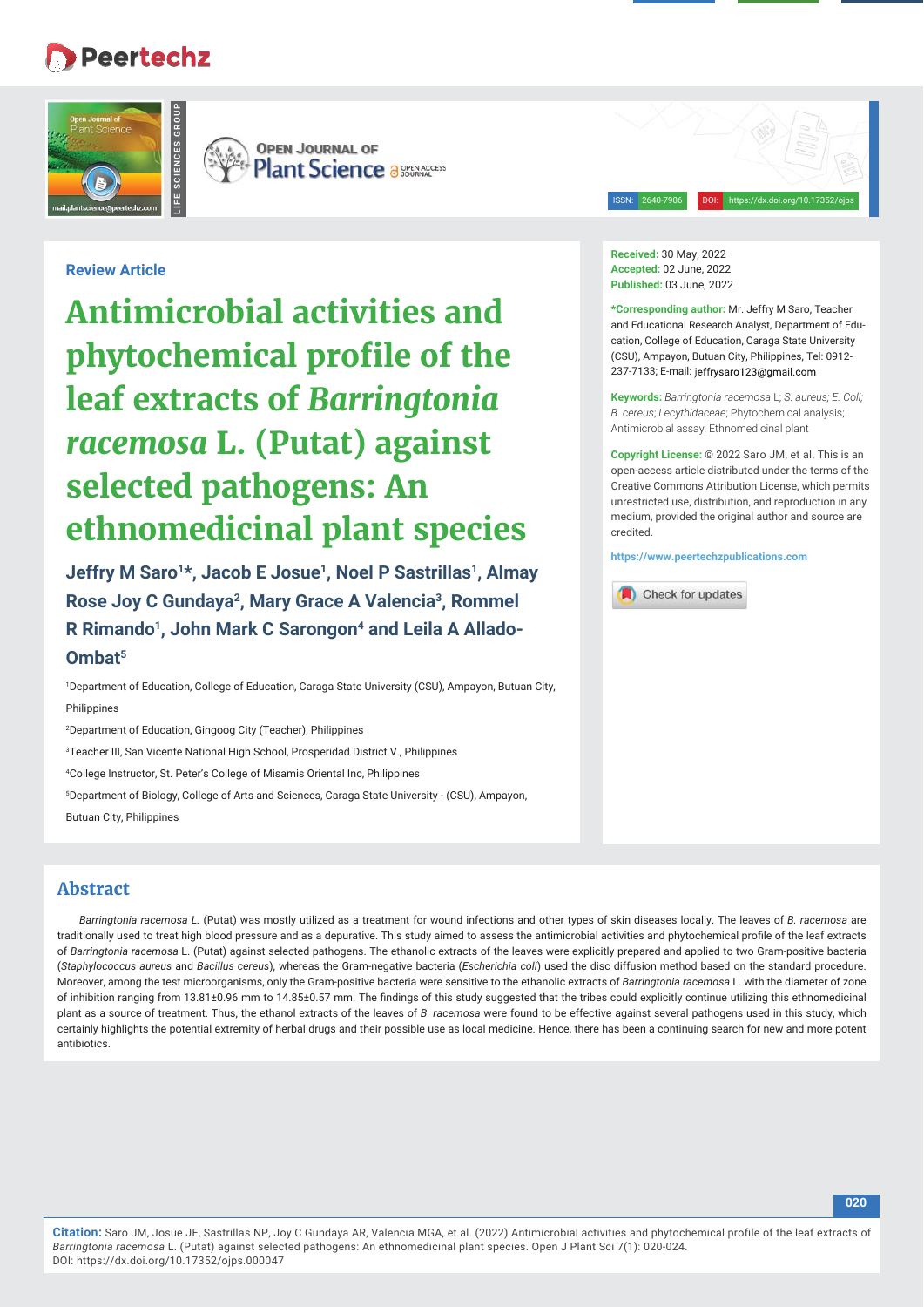# **Introduction**

The interactivity between plants and humans has long been established since ancient times. The plant's medicinal properties have been acknowledged and conceded very well. Also, considered humans' living pharmacy for thousands of years [1]. The knowledge of traditional medicine and ethnobotanical uses of plant species in every tribe might act as a starting point for extensive pharmacological studies to be carried out on medicinal plant species. *Barringtonia racemosa*  L. which is also known as Putat, a fish poison tree, or powder puff tree is a type of highly valuable plant species due to its medicinal values and components (Bhat, et al. 2012). The plant extracts are essential antibacterial agents due to the presence of phytochemicals [2]. Herein, phytochemicals with known antimicrobial properties have explicit prominent importance in therapeutic treatments [3]. Antibiotics have been produced by pharmacological industries in the last 30 years, wherein the resistance and aversion to these drugs by microorganisms has been widely increased day by day. The problem of bacterial resistance is growing and the outlook and viewpoint for the use of antimicrobial drugs in the future are still uncertain [4]. Thus, actions should be taken appropriately to reduce this kind of problem, for example, administering the use of antibiotics, must develop research to better understand the genetic mechanisms of resistance, and taking up studies to recognize new drugs, either synthetic or natural upshot [5].

For a long period of time, plants have been a valuable source of natural products for maintaining a good condition of human health, withal passed down from generation to generation in several parts of the world, plants have significantly contributed to the different traditional and new plan systems of medicine [6]. There are thousands of natural, semi-synthetic, and synthetic antibiotics that are well-produced to treat various microbial infections and complications that plainly saved countless lives yet, several of these substances are toxic preeminent and have negative side effects on the consumers or an individual. Accordingly, the current study has been focused on finding out effective natural plant species with antimicrobial properties against pathogens. Aqueous, methanol, petroleum ether, and ethanolic extracts of *P. hydropiper* L., *B. acutangular*  L., *A. nilotica* L., and *A. precatorious* L. were tested against four carbapenem-resistant [7]. Additionally, the fact that various known pathogens are sensitive and tactful to certain antibiotics however numerous are very resistant or greatly developed resistance after subsequent exposure to antibiotics. Therefore, the search for antibacterial agents that are accurately safe and with an inclusive spectrum is still uncertain.

This study aimed to screen the ethanolic leaves extract from the Philippine sakoo, *Barringtonia racemosa* (L.) for antimicrobial analysis against *Staphylococcus aureus, Escherichia coli,* and *Bacillus cereus.* The powdered leaves and all other parts of the plant were exploited as a fish poison, also the extracts might be used as an insecticide. Various ethnic groups in Agusan del Sur used this plant as tanning agents as they contain high levels of tannin. Moreover, the seed of *Barringtonia racemosa* (L.) is used to treat eye inflammation and by midwives for parturition. In the Philippines and several countries, the leaves of *B. racemosa* 

are traditionally used to treat high blood pressure and as a depurative. The pounded leaves are said to treat chickenpox. Lastly, it is occasionally cultivated as an ornamental tree along roadsides.

# **Materials and methods**

#### **Plant material**

The fresh leaves of *Barringtonia racemosa* L. (common name: Common Putat, Fish-Killer Tree, Fish-Poison Tree, Freshwater Mangroove, Powder-Puff Tree, Putat Ayam, Putat Kampong, and Small-Leaved Barringtonia), were collected at 8.4909039' N and 125.7432843' E, respectively in San Luis, Agusan del Sur, CARAGA Region, Philippines. The fresh sample of the plant was submitted and conducted at the laboratory area of the Department of Biology, Caraga State University (CSU), Ampayon, Butuan City, Agusan del Norte for the plant species to be examined for some procedural activities Figure 1.

#### **Preparation of plant crude extracts**

The collected leaves of *Barringtonia racemosa* L. were cleaned with deionized water and slashed into small pieces and ground into a wispy powder using a scissor and blender after airdrying for 7 days (1 week). Additionally, the powdered leaves sample were placed into a tube and spouted with 80% ethanol to obtain ethanolic extracts.

#### **Ethanol extraction**

Forty-eight (48) grams of air-dried powder was added to 450 mL 80% ethanol in an Erlenmeyer flask. Later, the Erlenmeyer flask was covered with aluminum foil for three (3) days. With that, 285 mL of ethanolic extracts were congregated from the leaves sample of *Barringtonia racemosa* L. after the filtration procedure. The 285 mL of ethanolic extracts were placed into the two-evaporating dish. And, concentrated to 80 mL at less than 50°C in a steam/water bath. The extract was placed in a small Erlenmeyer flask and stored at  $4^{\circ}$ C.

#### **Qualitative phytochemical screening**

Phytochemical analysis of the leaf extracts of *Barringtonia racemosa* L. has been carried out according to standard protocols. Additionally, the plant extracts were performed to determine the presence of alkaloids, flavonoids, saponins, steroids, and tannins using the method described [8].



**Figure 1:** The plant sample being used in this study is *Barringtonia racemosa* L. (Putat).

**021**

(a) Leaves of *B. racemosa* (b) Whitish pink stamens of *B. racemosa* flower

**Citation:** Saro JM, Josue JE, Sastrillas NP, Joy C Gundaya AR, Valencia MGA, et al. (2022) Antimicrobial activities and phytochemical profile of the leaf extracts of *Barringtonia racemosa* L. (Putat) against selected pathogens: An ethnomedicinal plant species. Open J Plant Sci 7(1): 020-024. DOI: https://dx.doi.org/10.17352/ojps.000047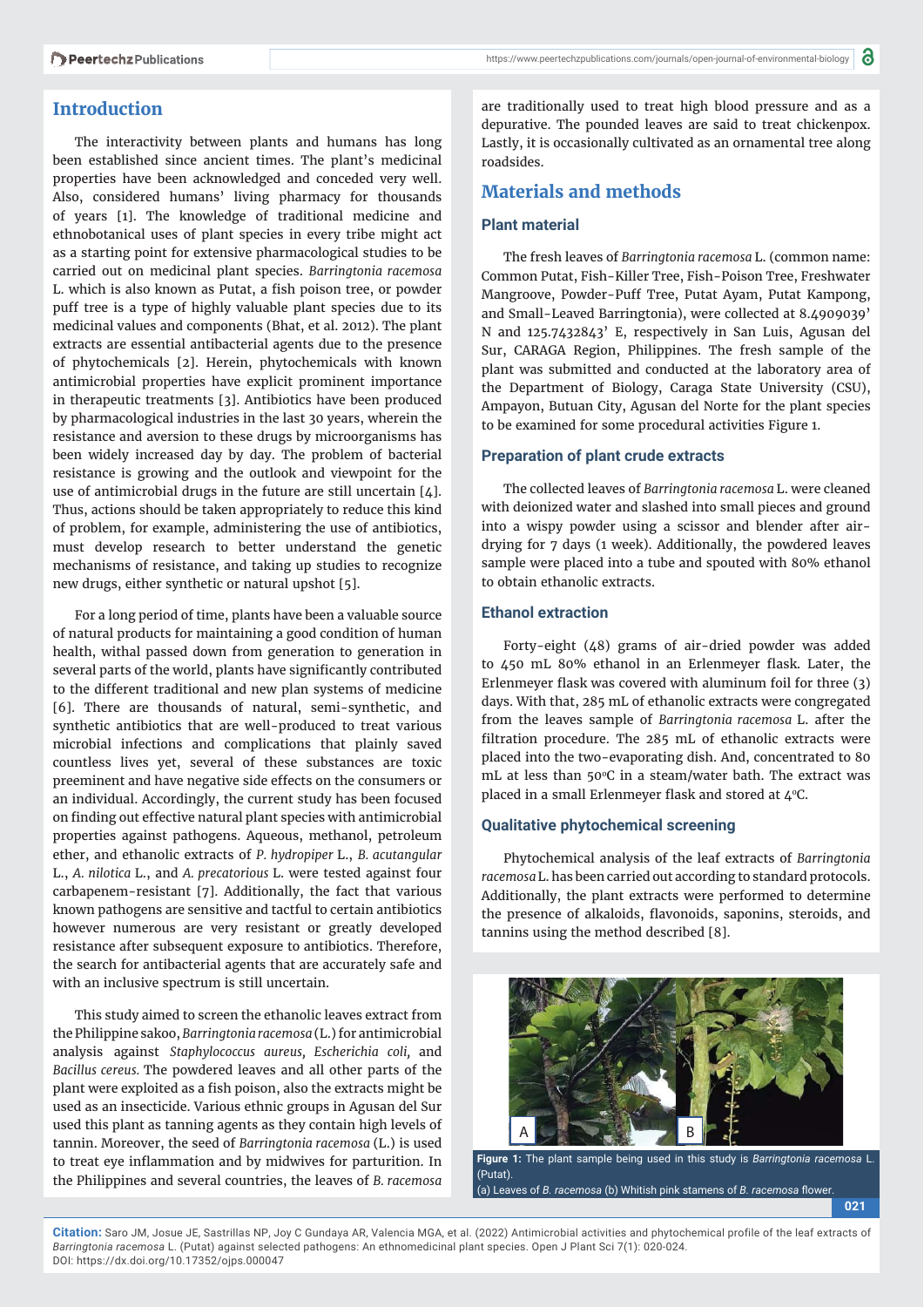#### **Screening for alkaloids**

An equivalent of 6.8 mL of the extract was evaporated into syrupy consistency through a steam bath. Then, 1 mL of 2M HCl was added and heated for 5 minutes with constant stirring. When cool, 0.1 gram of NaCl was explicitly mixed and filtered. The residue was washed with enough 2 M HCl to bring filtrate to 1 mL. Two to three drops of Mayer's reagent were added. The white to cream precipitate indicates the positive presence of alkaloids.

#### **Screening for flavonoids**

A 0.6g of the extract (1.7 mL) was added with 5 mL of 80% ethanol. The solution was plainly divided into two parts (3.55 mL per test tube). The first part served as control while the other part of the solution was mixed with 0.5 mL concentrated HCL (12 M). The solutions were properly warmed for 15 minutes in a water bath. The appearance of strong red or violet color indicates a positive result.

#### **Screening for saponins**

A 3.4 mL (2 grams) of the extract was diluted with 10 mL distilled water and shaken vigorously for 2 minutes. A stable persistent froth indicated the presence of saponins.

#### **Screening for steroids**

An equivalent of 0.6g of the extract (1.7 mL) from the stock solutions was added with a 1 mL Ferric chloride (FeCl $_{_3}$ ) reagent. Also, 1 mL of concentrated sulfuric acid was plainly added slowly to the side of the test tube. Wherein, the two layers formed, aqueous and sulfuric acid in the upper and lower portion. The appearance of reddish-brown to purple in the interface of the two layers indicates the positive presence of steroids.

#### **Screening for tannins**

A 0.36 mL solution of extract was added to 1.66 mL distilled water (H<sub>2</sub>O) in a 20 mL test tube to make a 2 mL solution. Then, 10% ferric chloride solution was added to the mixed solution. The appearance of blue or green color signifies the positive presence of tannin. However, a blue or black indicates the presence of hydrolyzable tannins, while a brownish to green may indicate the presence of condensed tannins.

#### **Test microorganisms preparation**

Bacterial cultures of *Staphylococcus aureus* and *Escherichia coli* were collected from the Biology Department – Laboratory, Caraga State University, Ampayon, Butuan City. The microorganism cultures were directly maintained in slants at 370C. Preceding the activity test, the bacteria were pre-cultured in nutrient broth for 24 hours and precisely transferred into a potato-glucose broth. Herein, the cultures' density was adjusted based on 0.5 McFarland standards (1.5x108 CFU/mL).

### **Antimicrobial assay**

The methodology for antimicrobial analysis of the extracts was adapted from the work of Guevara [8]. A 0.6g of the extracts (1.7 mL) were clearly taken from the sample stocks and evaporated to incipient dryness through a steam bath at less than 50°C. Furthermore, a sterile cotton applicator was properly dipped into a potato-glucose broth medium and the screening of the test microorganisms were straightened out into their respective sterile culture medium (nutrient Agar for the bacteria). The sterile paper discs (6 mm in diameter) were impregnated with the leaf extracts, ethanol (negative controls), and penicillin (commercial antimicrobial or positive control) were placed on the test- microorganism seeded plates in triplicate. The diameter (mm) of the zone of inhibition was taken after  $24$ -hours incubation at  $37^{\circ}$ C of bacteria, respectively.

#### **Preparation of disk**

The sterile paper discs will be utilized in preparing around 6 mm in diameter disk which will be set in hot air for disinfection. Subsequent to being cleaned, the disk will be hampered with various concentrations of a sweeping range of antibiotic penicillin (positive control) and 80% ethanol (negative control), the readied ethanolic leaf extracts (treatment) of *Barringtonia racemosa* L. will be held under refrigeration for 24 hours.

#### **Reading and measuring of zone of inhibition**

The zone of inhibition is the point where there is no growth development evident to the naked eyes. The appearance of individual colonies and an irresolute zone inside the zone of inhibition will be recorded. However, the indistinct portion will be disregarded while evaluating the zone of inhibition due to measuring only the zone of normal growth. A Caliper (0.5 mm) will be wrought in measuring the zone of inhibition and will then be rounded at the nearest mm.

## **Statistical analysis**

The collected data on antimicrobial assay were presented in means and the standard error of the mean was properly calculated for the zones of inhibition measured for the experiment. These means were statistically compared based on the ranged introduced by Guevara (2005) [7].

## **Results and discussion**

The present study revealed that the ethanolic leaf extracts of *Barringtonia racemosa* L. contained flavonoids, saponins, steroids, and tannins. However, the alkaloids are not present *(no presence of a white to cream-colored precipitate indicating a negative result of the alkaloids)* based on the conducted experimental assessment by the researchers, shown in Table 1. Accordingly, in various ethnomedicinal plant species, the parts of the plant such as leaf ethanol extracts have an ability to prevent the growth of bacteria and are caused by the existence of compounds that have a role as antibacterial, the flavonoids, saponins, steroids, alkaloids, and tannins (Meutia, 2017). The phytochemical analysis result of the leaf extracts of *B. racemosa*  leaves has these secondary metabolite compounds namely, flavonoids, saponins, steroids, and tannins. Furthermore, most of these phytochemicals are mainly the basis for plant medicinal properties and the starting point of materials for the production of new medicinal drugs today.

**022**

**Citation:** Saro JM, Josue JE, Sastrillas NP, Joy C Gundaya AR, Valencia MGA, et al. (2022) Antimicrobial activities and phytochemical profile of the leaf extracts of *Barringtonia racemosa* L. (Putat) against selected pathogens: An ethnomedicinal plant species. Open J Plant Sci 7(1): 020-024. DOI: https://dx.doi.org/10.17352/ojps.000047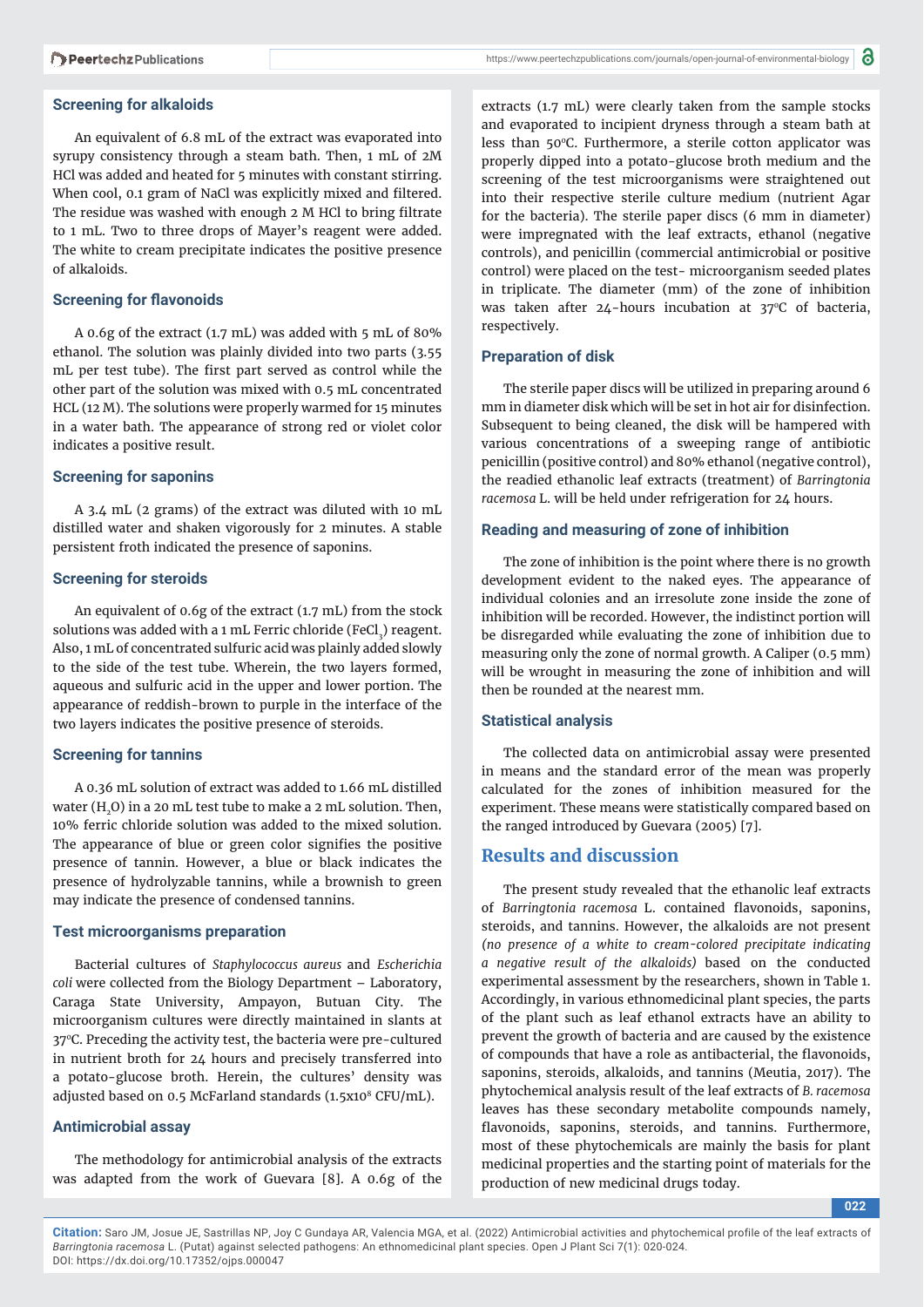https://www.peertechzpublications.com/journals/open-journal-of-environmental-biology

The high antibacterial activity in the ethanolic leaf extracts of *B. racemosa* might be the presence of a high amount of tannins and flavonoids that possess a similar procedure. The extracts were found to be effective against the pathogens used in this study, which certainly highlights the potential of herbal drugs and their possible use as local medicine. Various studies have been done to assess and evaluate the phytochemical compositions and antibacterial activities of different parts of diverse plant species. The main purpose of utilizing these plants for the treatment of microbial diseases and infections as possible alternatives to synthetic drugs to which several infectious bacteria have been developed resistance. Accordingly, the findings indicated that the tannins are present, however, the flavonoids are not detected in the crude extract of *Musa sapientum* L., it was likely considered that the antibacterial activity of the banana peel is something related to tannins and not to flavonoids compound [9].

In Table 2, the ethanolic extracts of *Barringtonia racemosa* L. exhibited the highest activities against the selected pathogens namely, *Staphylococcus aureus* (13.81±0.96) and *Bacillus cereus*  (14.85±0.57), whereas the Gram-negative microorganism *(Escherichia coli)* 9.89±0.13. The observed zones of inhibition for the negative control (80% ethanol) were  $7.96\pm0.88$ ,  $7.53\pm0.83$ , and 6.00±0 (mm) for *S. aureus, E. coli,* and *B. cereus* respectively. While, the positive control (penicillin) exhibited relatively higher inhibitory activity against the bacterial strains, with zones of inhibition for *S. aureus (*20.08±0.33) and *E. coli*  (16.13±1.13) respectively.

The concentration of the crude extracts of *Barringtonia racemosa* L. was raised to 3 grams (5.1 mL) for inhibitory activity against *Staphylococcus aureus* and *Escherichia Coli* was

Table 1: Phytochemical profile of the leaf extracts of *Barringtonia racemosa* L.

| (Putat).       |                                                                       |   |
|----------------|-----------------------------------------------------------------------|---|
| Compound       | <b>Spotting Phase</b>                                                 |   |
| Alkaloids      | presence of white to cream-colored precipitate                        |   |
| Flavonoids     | the appearance of a strong red color                                  |   |
| Saponins       | foam layer on the top of the mixture                                  |   |
| Steroids       | the appearance of a reddish-brown to purple                           |   |
| <b>Tannins</b> | blue-black solution indicates the presence of hydrolyzable<br>tannins | ÷ |
|                | Legend: +, presence; -, not detected                                  |   |

**Table 2:** Antimicrobial activity of ethanol crude extracts of Barringtonia racemosa L. against selected pathogens

| Zone of Inhibition (mm) |                       |                 |                   |  |
|-------------------------|-----------------------|-----------------|-------------------|--|
|                         | Gram (+) Bacteria     |                 | Gram (-) Bacteria |  |
| Extracts                | Staphylococcus aureus | Bacillus cereus | Escherichia coli  |  |
| B. racemosa             |                       |                 |                   |  |
| Fthanol                 | 13.81±0.96            | 14.85±0.57      | $9.89 \pm 0.13$   |  |
| Control                 |                       |                 |                   |  |
| 80% Ethanol             | $7.96 \pm 0.88$       | $6.00 + 0$      | $7.53 \pm 0.83$   |  |
| Penicillin              | 20.08±0.33            | $6.00 + 0$      | $16.13 \pm 1.13$  |  |

The values that are presented as mean  $\pm$  S.E. of triplicate experiment of the pathogens, the Diameter of inhibition zone including diameter of discs 6mm; <10mm = inactive; 10-13mm = partially active; 14- 19mm = active; > 19mm = very active [8].

approximately the same as the inhibitory activity obtained by *Bacillus Cereus.* The phytochemicals namely, tannins, saponins, steroids, and flavonoids were all detected in the ethanolic leaf extracts of *Barringtonia racemosa* L. Thus, the high antibacterial activity in the extracts might be due to the presence of a high number of tannins and the said secondary metabolites compound. The two compounds such as tannins and flavonoids possess a similar mechanism by providing a source of stable free radicals and also forming a complex with nucleophilic amino acids in protein leading to the inactivation of the protein and loss of function. Their potential antimicrobial effect and properties are great as they probably target microbial cells of surface-exposed adhesins, cell wall polypeptides, and membrane-bound enzymes [10].

In connection, the differences observed in the antimicrobial activities suggest the susceptibility of the test microorganisms to several secondary metabolites compound present in this plant sample (*Barringtonia racemosa* L.). Therein, the composition of these secondary metabolites in turn varies from one species to another plant species, climatic conditions, and the physiological state of developments of the plant species [11]. Nonetheless, the antibacterial substance within the *Barringtonia racemosa* L. seemed to be most prominent in the leaves, and the inhibitory activity was observed for Gram-positive bacteria (*S. aureus* and *B. cereus*). This might be attributed to the fact that the cell wall in Gram-negative bacteria synthesizes a thin single peptidoglycan layer covered by an outer membrane, whereas the Gram-positive bacteria produce a thick multilayer peptidoglycan.

This study's findings are greatly consistent with those of Zuvairea, et al. (2014), they precisely determine the standard antibiotics and antibacterial used, tetracycline, chloramphenicol, and nystatin showed a zone of inhibition ranging from 8 to 35 mm against all test microorganisms while the negative controls did not plainly show any antimicrobial activity on the screening process. In the same study, the researchers evaluated the discovery of new types of antibiotic treatment like substances that could serve as selective and has a low-cost source of natural antibacterial agents and might also help to conserve the environment.

In this study, the leaves of *Barringtonia racemosa* L. were used, this is because the leaves of the plant species are mostly utilized as a treatment for wound infections and other types of skin diseases locally. The ethanol extracts were found to be effective against several pathogens used in this study, which certainly highlights the potential extremity of herbal drugs and their possible use as local medicine Figure 2.

The results of this study inferred that the people tribe particularly from San Luis, Agusan del Sur could utilize this Philippine sakoo, *Barringtonia racemosa* L. (Putat) as ethnomedicine. Accordingly, the barringtonia racemosa is a medicinal plant belonging to the *Lecythidaceae* family. Herein, the water extract of *B. racemosa* leaf has been shown to be rich in polyphenols and has diverse medicinal properties [12- 19]. Therefore, antibiotics provide the main premise for the therapy of bacterial infections. Yet, the high genetic variability

**023**

**Citation:** Saro JM, Josue JE, Sastrillas NP, Joy C Gundaya AR, Valencia MGA, et al. (2022) Antimicrobial activities and phytochemical profile of the leaf extracts of *Barringtonia racemosa* L. (Putat) against selected pathogens: An ethnomedicinal plant species. Open J Plant Sci 7(1): 020-024. DOI: https://dx.doi.org/10.17352/ojps.000047